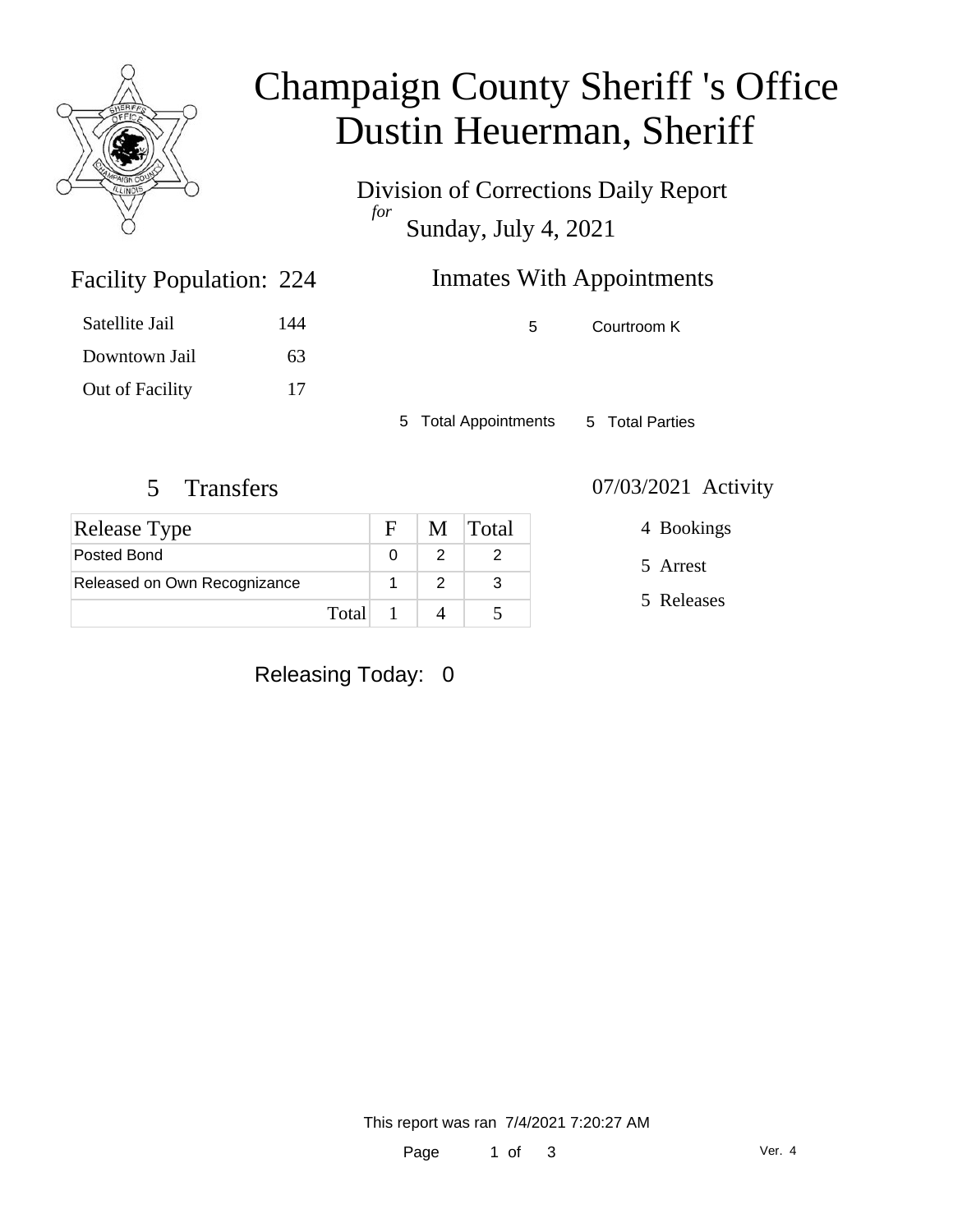

# Champaign County Sheriff 's Office Dustin Heuerman, Sheriff

Division of Corrections Daily Report *for* Sunday, July 4, 2021

#### Custody Status Count

- Civil Other 1
- Electronic Home Dentention 16
	- Felony Arraignment 9
		- Felony Other 4
	- Felony Pre-Sentence 5
		- Felony Pre-Trial 128
	- Felony Sentenced CCSO 5
	- Felony Sentenced IDOC 29
		- Hold Sentenced CCCC 1
	- Misdemeanor Arraignment 2
		- Misdemeanor Pre-Trial 6
- Misdemeanor Sentenced CCSO 1
	- Petition to Revoke 6
	- Remanded to DHS 9
	- Traffic Sentenced CCSO 2
		- Total 224

This report was ran 7/4/2021 7:20:27 AM